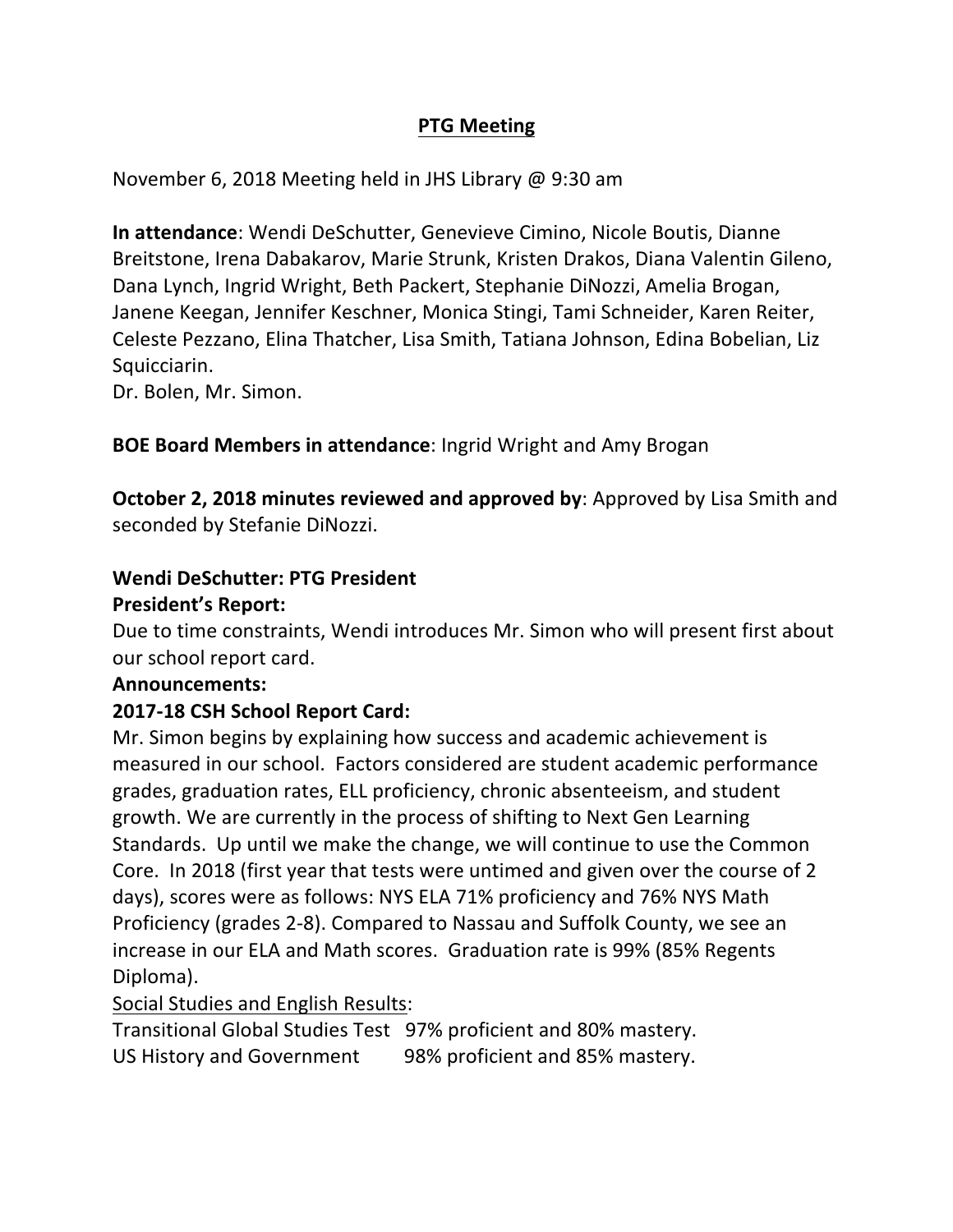Math and Science Results:

| Algebra    | 99% Proficiency             | 73% Mastery |
|------------|-----------------------------|-------------|
| Geometry   | 99% Proficiency 46% Mastery |             |
| Algebra II | 97% Proficiency 51% Mastery |             |

# Science:

Living Environment 99% proficiency 76% mastery Earth Science 97% proficiency 78% mastery Chemistry 95% proficiency 39% mastery Physics 93% proficiency 33% mastery

# World Language:

Spanish A 100% proficiency 87% mastery Spanish B 100% proficiency 69% mastery French A 100% proficiency 83% mastery French B 100% proficiency 66% mastery

AP scores of students scoring 3 or higher on AP Exams: 71.3% (404 students took the exam)

For more detailed information, there is a video presentation on our school website. Mr. Simon urges all to refer to that video to learn more.

## **Membership Update:**

Dianne states that membership is currently at 330. It's about 50% and we still encourage others to sign up if they haven't already done so or know someone that has not signed up.

## **Veterans Day:**

Dana Lynch explains that Army, Navy and Marine vets will be coming to talk with our students in honor of Veterans Day. She urges people sign up to help. Sign-up sheets are available.

# Literary Luncheon- April 10<sup>th</sup> @ Huntington Country Club

Monica has Save the Date fliers and encourages others to sign up to help. Invites go out end of February.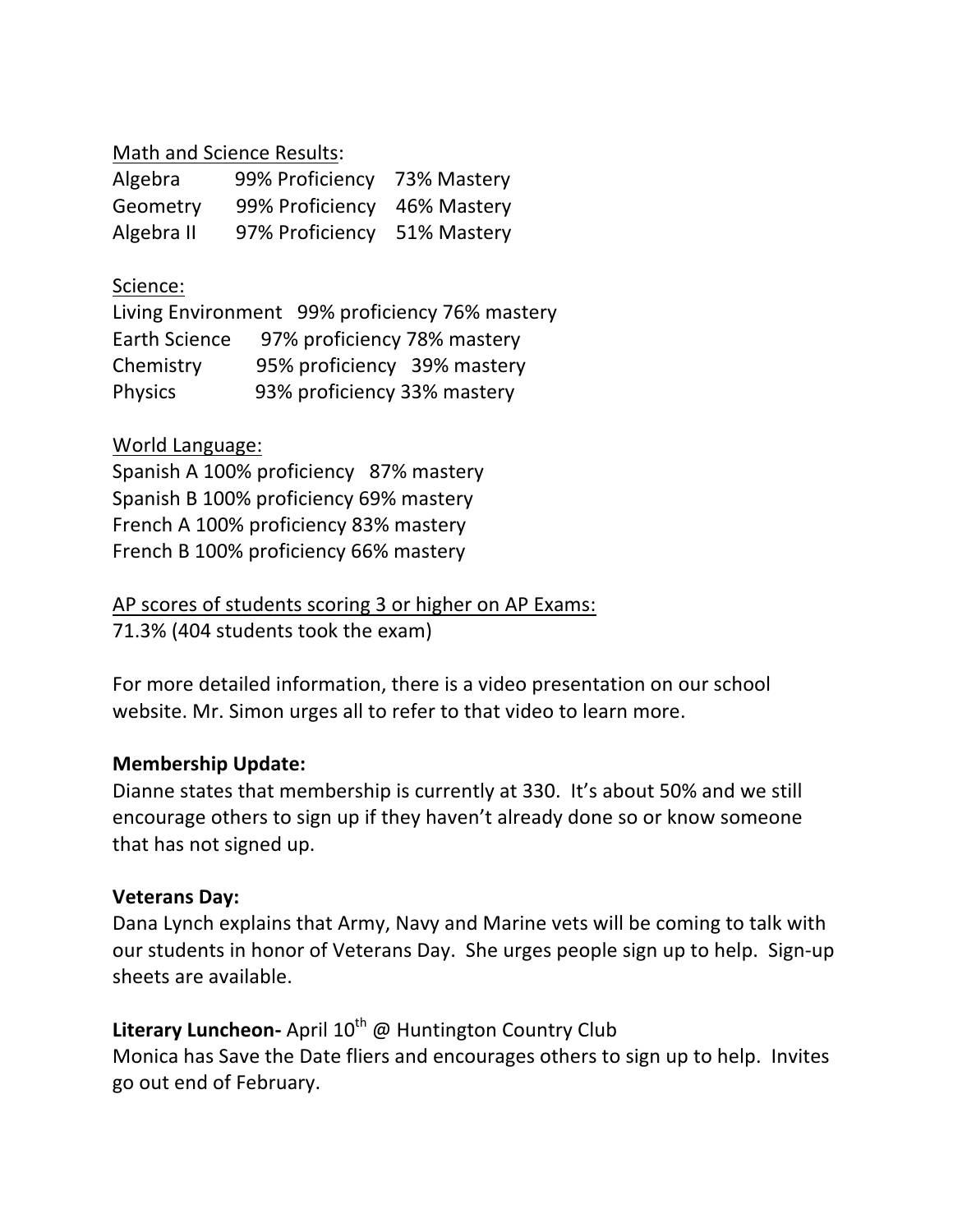## **Jr. High Activities**

#### Halloween Dance 10/23

Irena states about 40 kids attended. Since there are 140 kids in  $7<sup>th</sup>$  grade, this was a poor showing. She asks JHS parents speak with their kids to encourage them to come to JHS events. There will be a future event coming up (info will be forthcoming). 

**Dec 12 Holiday Cookie Bake** – send in 3 dozen cookies with your kids. There will be a cart in the front lobby to collect them. Platters are made and distributed to all school staff.

#### **Parent Group Announcements:**

**Arts Booster-** Order forms will go out tomorrow for kids who want to buy school spirit items, (magnets and draw string bags) utilizing a logo that students have designed. The goal is to get the order out by Thanksgiving weekend.

**Guest Speakers: Spanish Club-** not present

**French Club-** not present

#### **CSH Library – Caitlin Sempovich**

Many opportunities are available for volunteer credit. Kindness platters, and Thankfulness goody bags are 2 events that will be coming up. Volunteer meetings are every Thursday  $\omega$  6:30 pm and students must first attend one of these meetings in order to volunteer. Volunteer work begins in  $7<sup>th</sup>$  grade. Jumpstart College Admission Program is approaching. Holiday Cookie bake (2) dozen cookies  $= 2$  hours of credit). If student stays and helps assemble the platters, s/he will receive 1 extra hour of credit. Apple Pie Making Program Book Club discussion is Nov 8  $\omega$  7pm –book is entitled "The Hate You Give" by

Angie Thomas